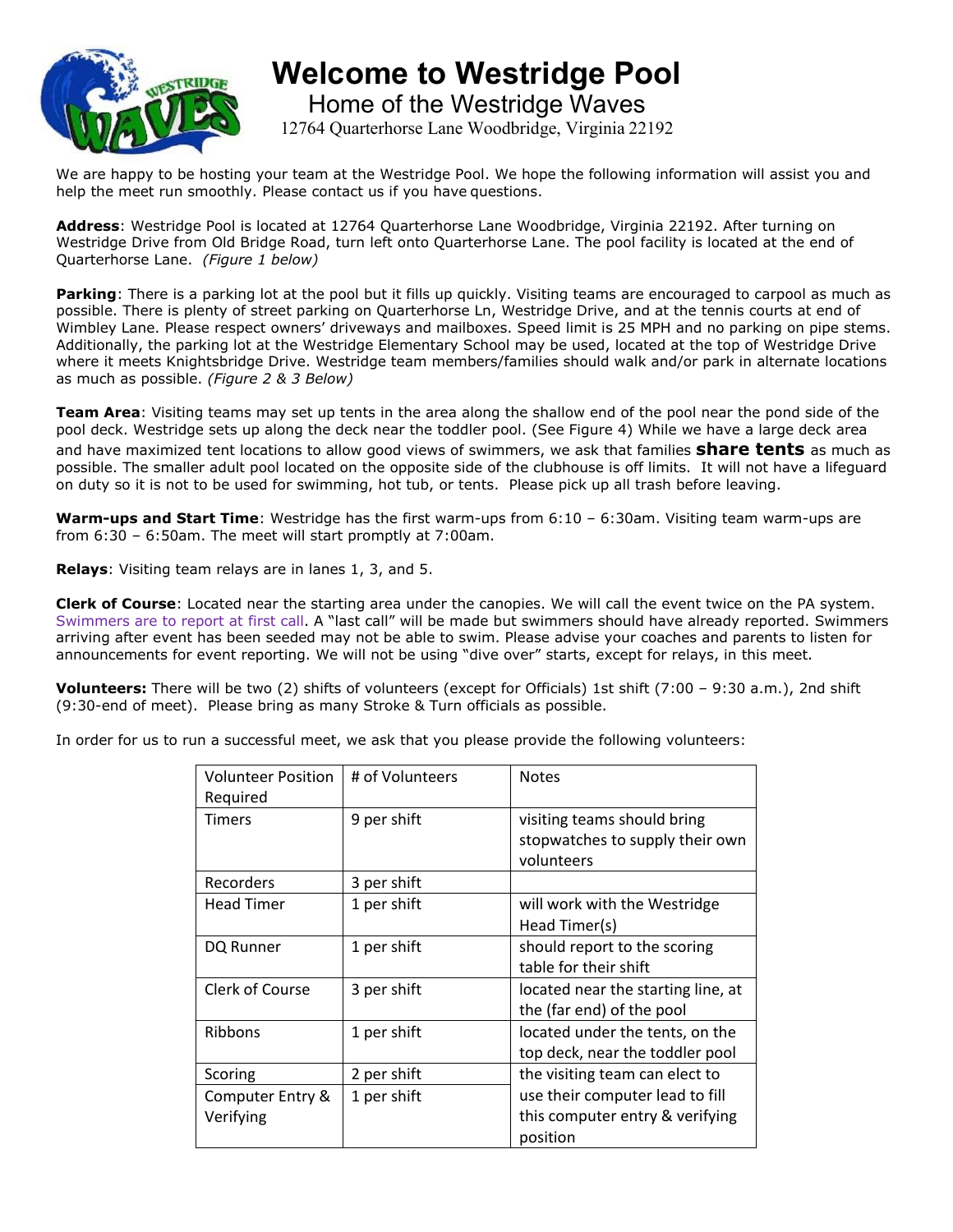**Officials** – All officials will meet at 6:45 a.m. to go over assignments. Visiting teams are required to provide a referee, starter, and a minimum of 4-5 Stroke and Turn officials. The Visiting Team officials will be provided heat sheets and timeline if necessary. Visiting Teams should also bring their clipboards and DQ pads. Relay takeoff sheets will be provided. **Please bring your Colorado Timing System (starter) fully charged as a back-up.**

If you are unable to meet the minimum requirements for officials, please email Dianne Fiedler at dnrfiedl@gmail.com no later than Wednesday prior to the meet.

**Timers/Recorders**- There will be a Timers/Recorders Meeting at 6:40am, prior to the start of the meet. All Timers/Recorders need to attend the meeting, which will be held by the starting area of the pool deck.

We have a six lane pool. The breakdown of Timer/Recorder volunteers are listed below, for your reference:

|          | Lane 1    | Lane 2    | Lane 3    | Lane 4    | Lane5     | Lane 6    |
|----------|-----------|-----------|-----------|-----------|-----------|-----------|
| Timer    | Visitor   | Westridge | Visitor   | Westridge | Visitor   | Westridge |
| Timer    | Visitor   | Westridge | Visitor   | Westridge | Visitor   | Westridge |
| Timer    | Westridge | Visitor   | Westridge | Visitor   | Westridge | Visitor   |
| Recorder | Westridge | Visitor   | Westridge | Visitor   | Westridge | Visitor   |

If you are unable to meet any of the minimum volunteer requirements (other than officials), please email the Westridge Waves Volunteer Coordinator at [waves.volunteering@gmail.com.](mailto:waves.volunteering@gmail.com)

**Equipment**: Please bring your computer as a backup (in case of equipment failure) and a flash drive. And a reminder again that your head timer should also bring adequate stop watches to supply your team's timers and to please bring your Colorado Timing System (starter) fully charged as a back-up.

**Deck Access & Viewing**: Only working officials, volunteers, coaches and swimmers who have been called for their events are permitted on deck. When swimmers have finished their events and have reported to their coaches, they are asked to leave the deck and return to their sitting area.

**Photography**: At no time may any person take pictures from behind the starting area.

**Viewing Areas**: Parents are welcome to watch from the seating area or near the pool deck (see Figure 1). We ask that no spectators be present at the start and finish ends of the pool as it gets very crowded and interferes with both the swimmers and the timers/recorders/runners. We also ask that there be no spectators near clerk of course so that the swimmers and runners can get by.

**Heat Sheets & Concessions**: In an effort to go green, Heat Sheets will be sent to your Computer Support contact on Thursday night for distribution across the visiting team and will be available online at www.westridgewaves.net for parents to print before the meet. Concessions will be available throughout the meet. Drinks include coffee, water, juice, sodas and Gatorade. The WAVES famous "Breakfast Burger", donuts, muffins, yogurt & granola parfaits & fresh fruit will be sold first thing in morning. The Bacon, Swiss BBQ Chicken Sandwich (thanks to our sponsor, OUTBACK STEAKHOUSE), along with hot dogs and burgers/cheeseburgers, and pasta salad will be offered later in the meet. Cup O' Noodles, assorted candies, and chips will also be on sale. Credit cards are accepted at concessions.

**Contacts**: Please contact League Representative Marci League at mleague@hotmail.com or Team Manager Rhianna Wright at [wavesteammanager@gmail.com](mailto:wavesteammanager@gmail.com) if you have any questions. **Doug Sweet is the computer rep. Please send entries to him at dsweet2379@yahoo.com by the date set by the league.** The pool phone number is **703-730-3975**.

**Adult Relay**: Coaches & Parents interested in swimming in an adult relay should wear swimwear under their clothing. **Time permitting** we will have an adult relay race 100 meter freestyle (4 x 25 meter) at the conclusion of the meet. Each team may have up to (2) adult teams (8 swimmers) for the event. This is always a fun event for kids and adults alike.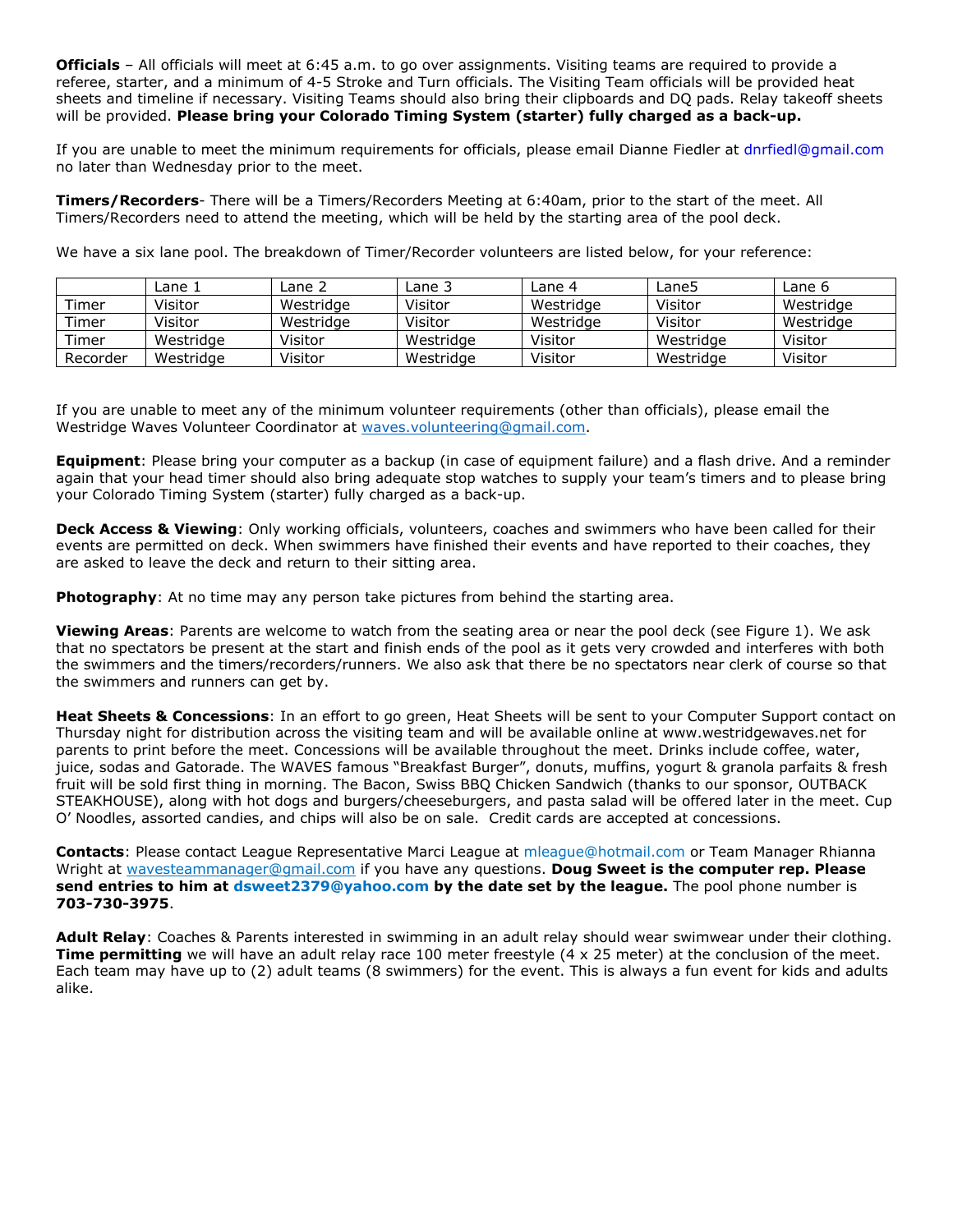## **Figure 1:** *Google Map* **12764 Quarterhorse Lane Woodbridge, Virginia 22192**

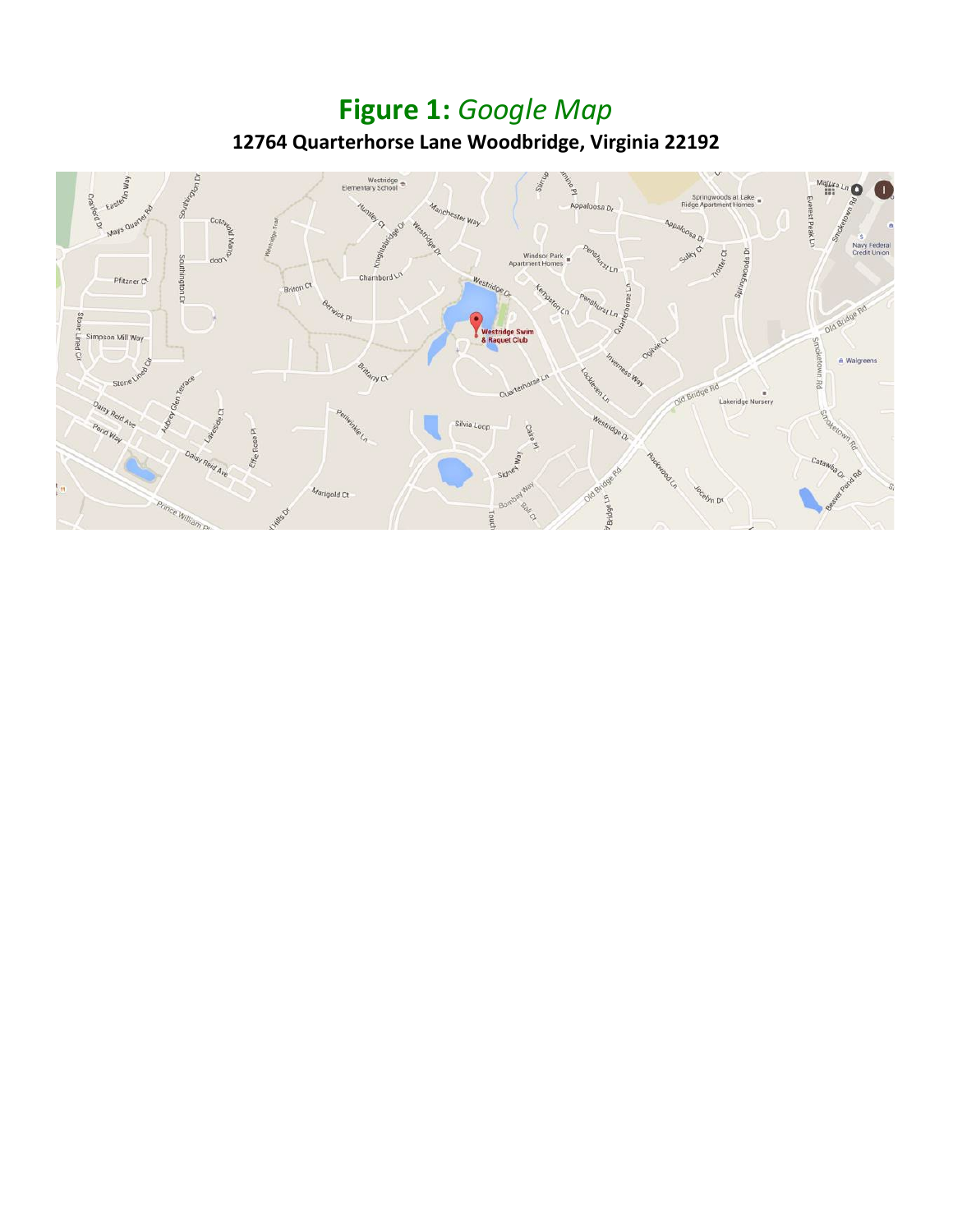## **Figure 2:** *General Parking & Layout*



Parking: Cones will indicate reserved spots for the visiting and home teams. All other parking spots are available on a first come, first serve basis.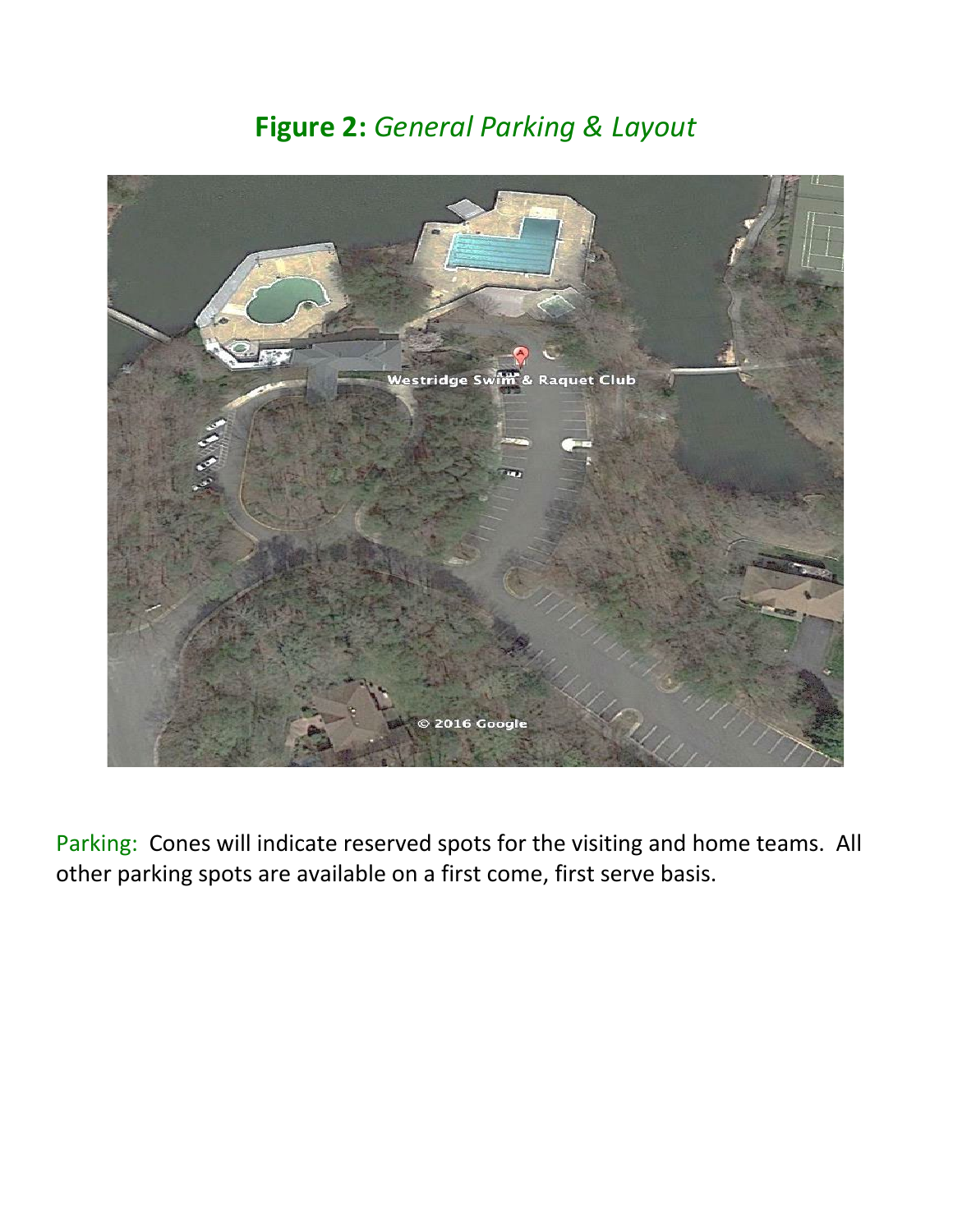## **Figure 3:** *Alternative Parking View*



Additional Parking: Additional parking is available along Quarterhorse Lane, but please do not blocks driveways. Parking is also available along Westridge Drive and a walking path to the pool, highlighted above, is located around the pond.